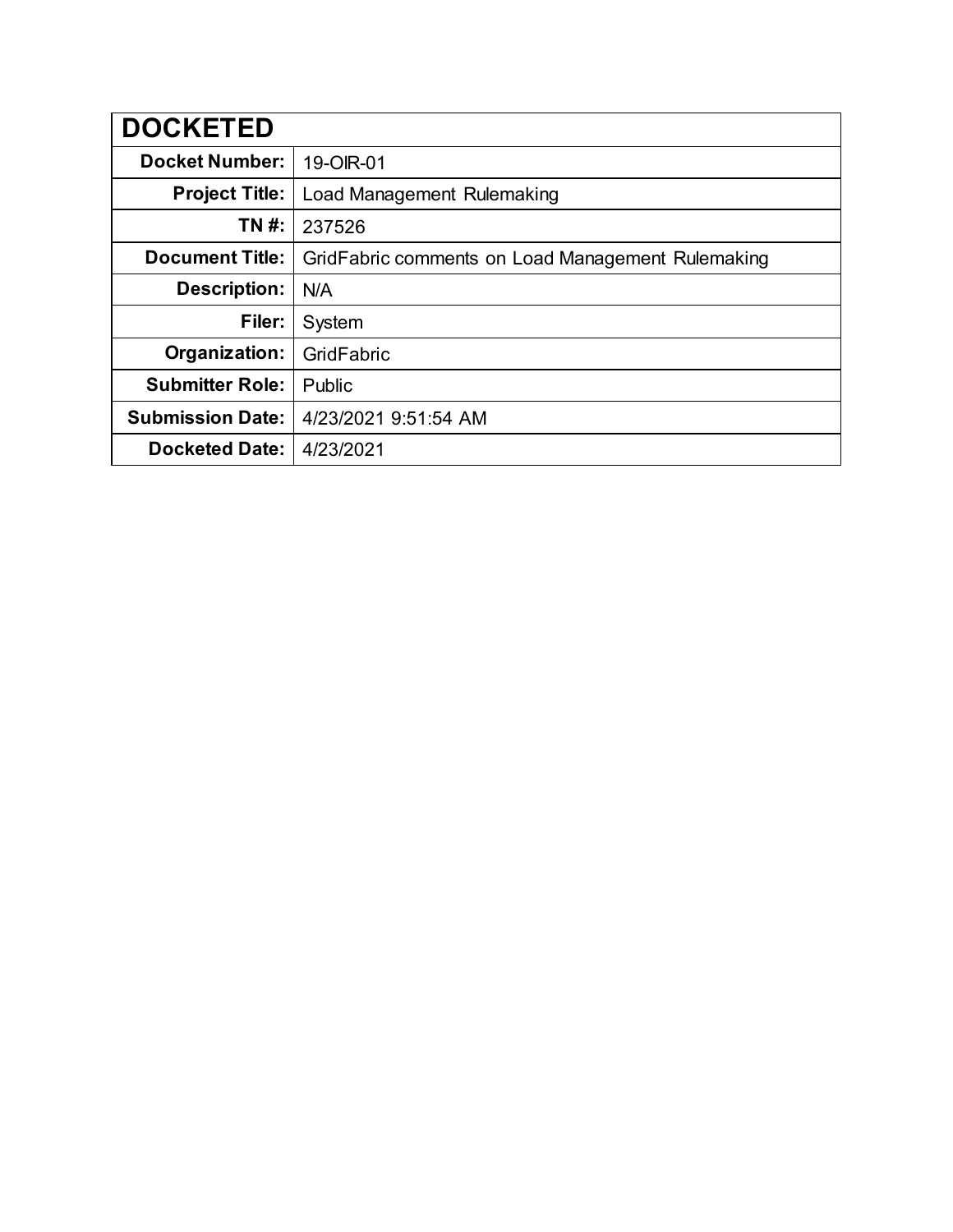**Comment Received From: GridFabric** Submitted On: 4/23/2021 Docket Number: 19-OIR-01

## **GridFabric comments on Load Management Rulemaking**

Additional submitted attachment is included below.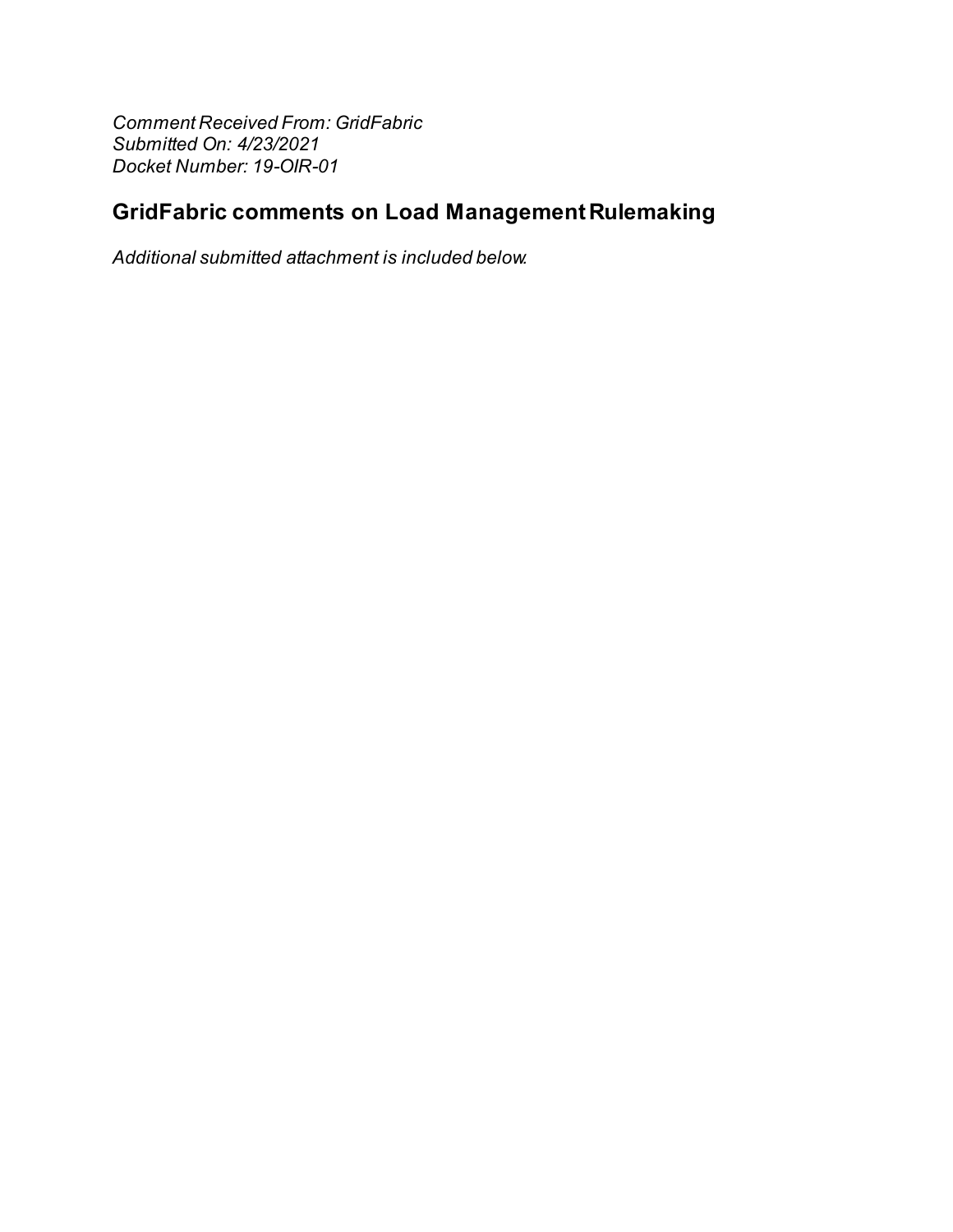

To the California Energy Commission Staff,

## **Background**

GridFabric is an OpenADR specialist and has worked with dozens of companies such as DR aggregators, DERMS platforms, utilities and OEMs of many types to implement automated demand response in various scenarios. This exposure has provided us with experience understanding challenges implementing and scaling both traditional and more advanced load shifting programs. I appreciate the opportunity to comment based on our experience.

I applaud this clear-eyed analysis of the current situation, and I think the proposed solution is a necessary but not sufficient step to fully unlock load shifting at scale.

## **The good**

Thank you for your excellent analysis of the shortcomings of current demand response programs. While they are adequate for the task they were developed for, as you accurately described, they are not suitable for the future state in which load will be flexed up and down on a constant basis. I applaud the goal of enabling load flexibility at the mass scale, and taking advantage of the inherent intelligence and capabilities of smart devices as an avenue to provide this cost effectively and with low friction.

Requiring utilities to provide hourly, locational marginal pricing will provide the market with a much needed signal against which to act. I also agree that keeping these rates updated in a publicly accessible database is an excellent way to spur innovation by making those rates widely available. On the latter point, I encourage the CEC to focus on execution - if the database is not easily accessible by all, it will favor insiders at the expense of potential other innovators. If the API is not well documented and easy to work with, it is not easily accessible. Now is an especially exciting time in the clean energy transition, where many talented individuals from other industries are interested in providing solutions, and this is an excellent opportunity to welcome them into this often opaque and confusing industry - so it is important that solutions do not require insider knowledge to participate in.

## **Suggestions for improvement**

The CEC is taking a "build it and they will come" approach by building a backbone of infrastructure to enable innovative third parties to fill in the gaps. While this is a great idea, fortunately the CEC does not need to bet the whole farm on their particular proposal, since the following two statements suggest that in fact, they will not come - at least not in any significant volume.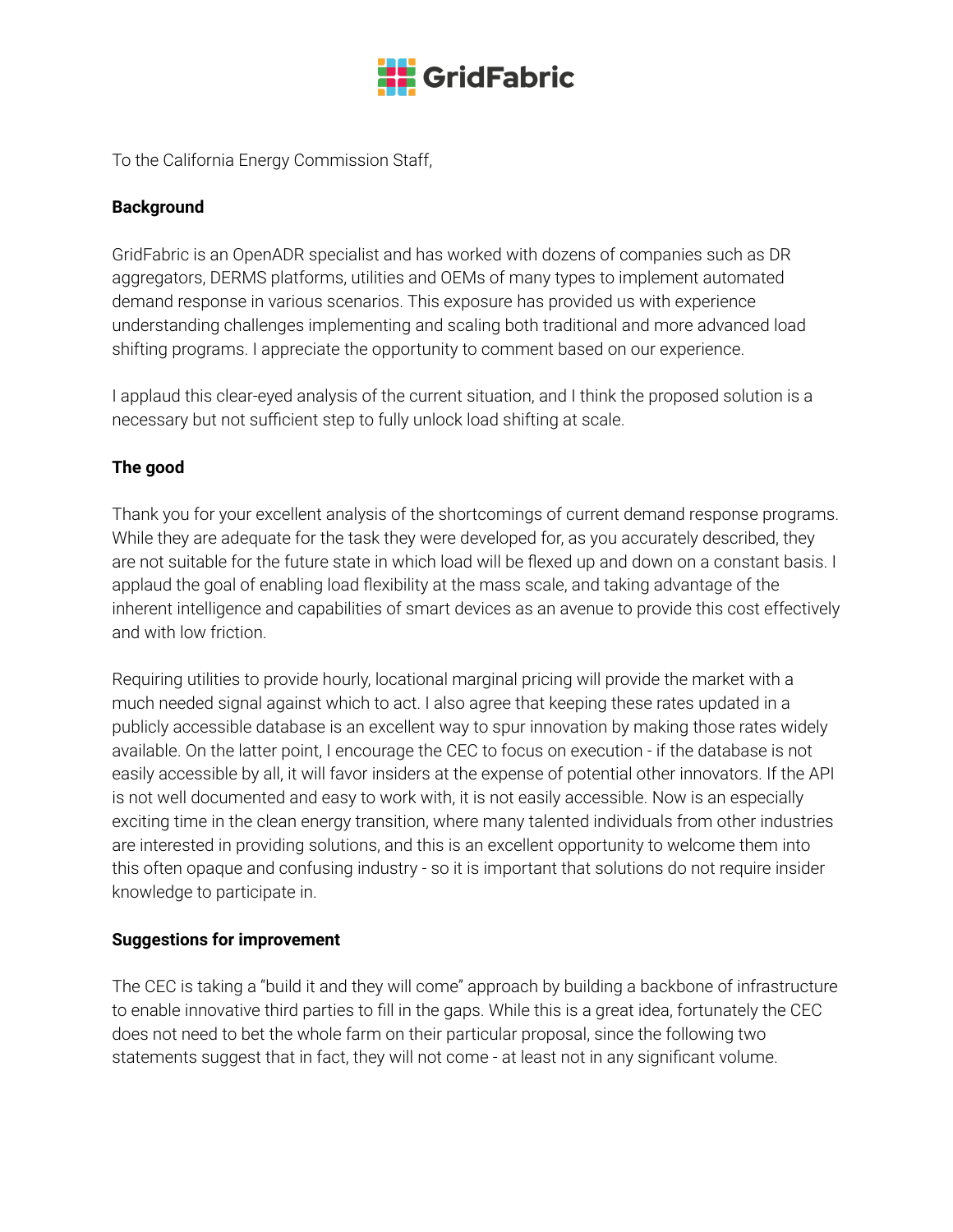

I believe to be true and generally accepted, and that I do not believe are going to change in the near future:

1: Mass market consumers are not savvy or motivated about anything to do with the utility market, and especially the rather esoteric world load management. This becomes less true as the form factor gets larger (large commercial & industrial) and you can justify having dedicated energy managers, but even there it generally holds up.

2: Utilities are not strong at customer education or marketing. In fact, it would be surprising if they were, because they are always competing for mindshare against companies that, by necessity, move a lot faster than they do, and survive off the basis of their ability to form and hold customer interest.

If these statements hold true, I believe they doom uptake to be minimal. The CEC should consider and justify why they believe differently.

Exposing customers to real time pricing is an elegant academic idea, but not a practical mass-scale solution. A good example of this came from ERCOT, where Griddy offered a real time pricing plan to the subset of consumers who were willing to take a risk and spend mindshare thinking about their power bill in order to save some money. There is no reason to harp on how that ended - the more important point is that even when it worked, there was only a subset of consumers willing to expose themselves to real time prices.

In addition, the current approach does not resolve equity issues, as wealthy consumers are likely to have more complex and therefore more flexible load types, and the time, mindshare and financial buffer to take advantage of them.

Two entities that are functionally absent from this proposal, but could be the key to wide-scale adoption, are device OEMs and third party aggregators. Since GridFabric is neither, I feel impelled to comment on this without having to seem self-interested.

**Aggregators:** In the current proposal, perhaps there is a role where a 3rd party could facilitate the customers switch to real time rates, and receive some compensation for doing so (and I applaud the decision to provide a seamless process for third parties to see a customers rates). While some innovation may be unlocked here, the idea that this will be done at scale is wishful thinking if given the offer to a) do nothing, or b) pay money to a third party to help them possibly save a bit of money on their power bill, most customers will inevitably do nothing. Compare that to the current role of aggregators, where they are allowed to act as middlemen and get paid if their customers provide load shed - this is a much easier pitch to end customers and much more motivating for aggregators. The CEC should consider what changes need to be adopted so that the ingenuity and motivation of third parties can be harnessed, and they become allies in the quest to sign up millions of Californians into offering load flexibility.